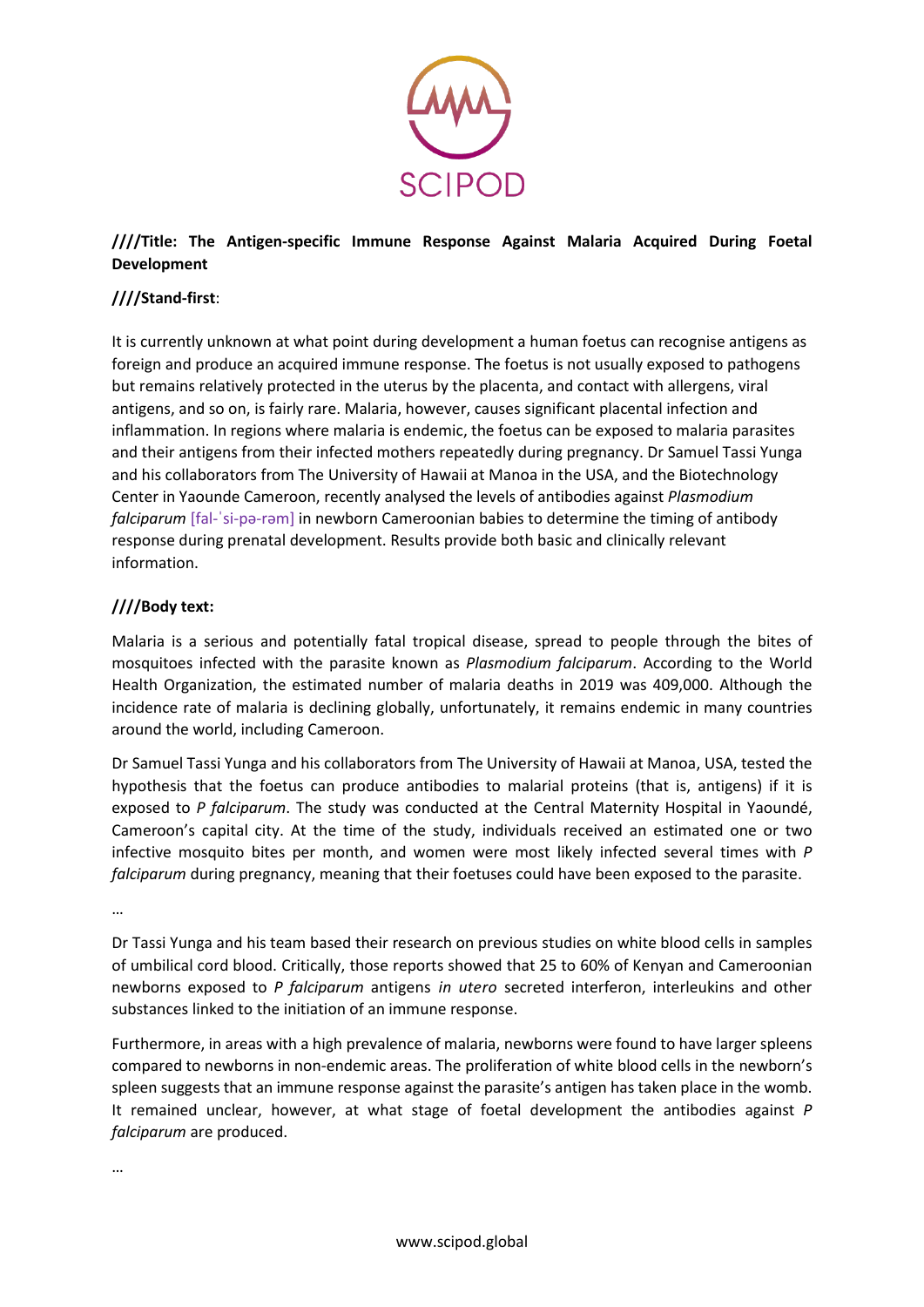

Dr Tassi Yunga's team analysed the levels of cord blood IgM antibodies against *P falciparum* antigens in 232 preterm and 450 term newborn infants. Preterm births were defined as those occurring between 20 and 36 weeks of gestation and term births were defined as those occurring after 37 weeks or more of gestation.

Existing plasma samples and clinical data were obtained from the Central Maternity Hospital for laboratory and computational analyses by the researchers. Many of the infants were born during peak malaria transmission periods in Cameroon, increasing the likelihood of their being exposed *in utero*.

Based on data from the 232 preterm babies, having a preterm baby was associated with higher placental parasite density, perhaps suggesting that maternal malaria had contributed to these early births. Around one-quarter of the 682 newborns had developed IgM antibodies against *P falciparum*, confirming that they had been exposed to the parasite in the womb. Since maternal IgM antibodies do not cross the placenta, the detection of IgM antibodies in cord blood indicated that they were produced by foetal B cells.

The earliest response detected occurred at 22 weeks and the odds of being positive for the IgM antibodies decreased with gestational age. Despite this, preterm foetuses had the same ability to produce antibodies as term foetuses. Additional in vitro studies of cord blood B cells confirmed that while the antibody response during the second trimester consisted of predominantly IgM, term foetuses predominantly made IgG against the parasitic antigens. Newborns of HIV-positive mothers were excluded.

This was the first comprehensive investigation of foetal antibody responses to malarial infection in a large sample of neonates over a broad range of gestational ages. Since human foetuses face relatively little exposure to foreign antigens in the womb, little has been known about the timing and nature of acquired immune responses during foetal development.

Despite the previously long-held belief that foetuses recognise all foreign antigens as 'self' and become tolerant to them, it is now clear that the foetal immune system is able to recognise and respond to pathogens. For example, there have been reports of a foetal inflammatory response syndrome occurring when pathogens infect the amniotic cavity. Antigen-specific T- and B-cell responses have been detected against a diverse range of pathogens, including rubella virus and hepatitis B virus.

The ability of the immune system to specifically respond to antigens is thought to depend, in part, on the diversity of T and B cell receptors. Since the range of foetal immune receptors increases with gestational age, we might be tempted to assume that preterm newborns make less antigen-specific antibodies than term newborns. However, a significant finding in this study was that both term and preterm newborns were able to produce similar levels of antibodies against a comparable breadth of *P falciparum* antigens*.*

In light of their findings, Dr Tassi Yunga and his team speculate that the impact of gestational age on B and T cell receptor diversity is not a limiting factor in the production of an effective antibody response against malaria *in utero*.

…